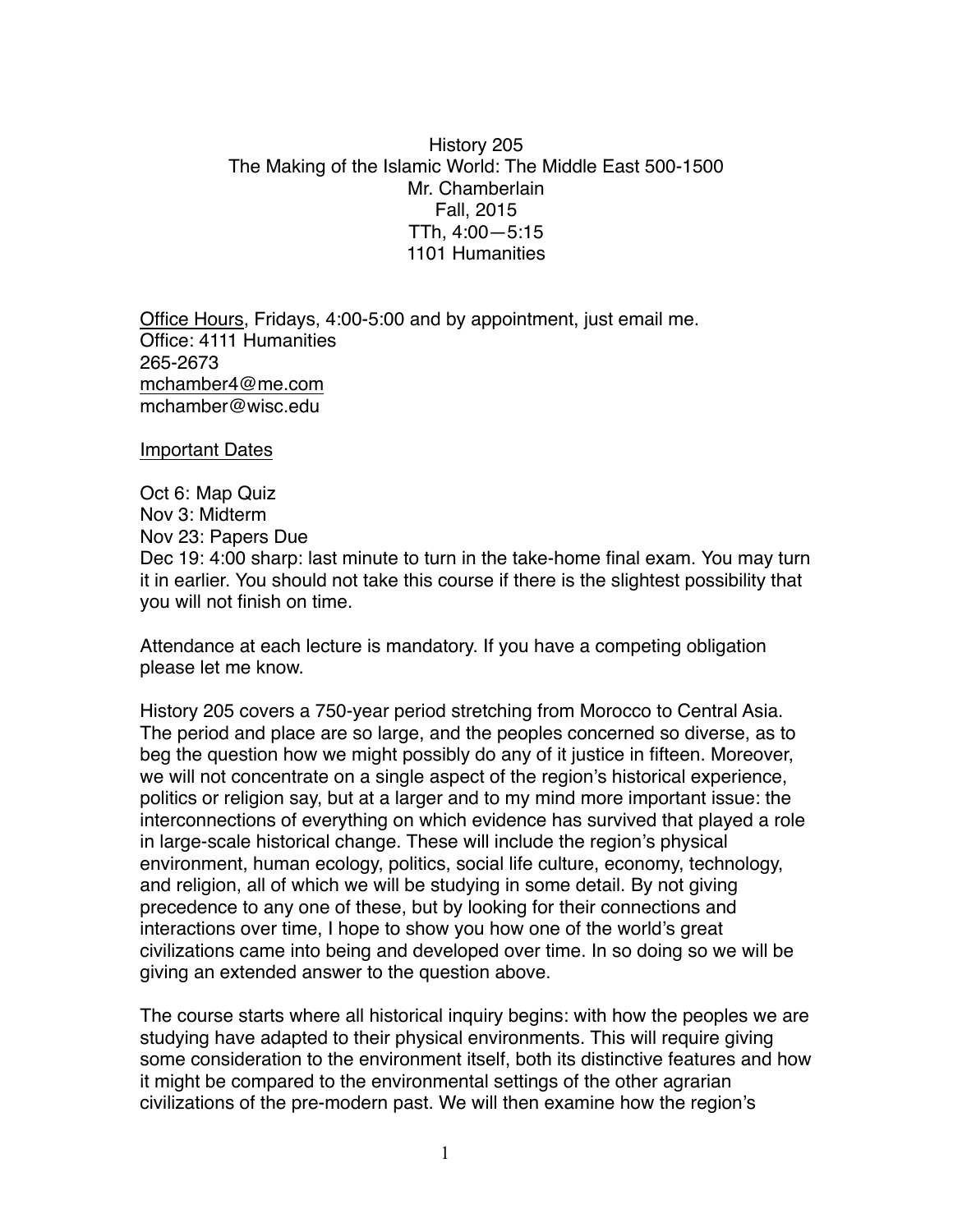peoples adapted to it as farmers, peasants, nomads, and city-dwellers, again trying to understand context through comparison. From there we move to something that appeared in the region before anywhere else, and that like the environment gave it its historical unity: the agrarian empire. We will then be in a position to approach a set of recorded history's greatest developments: the appearance of Islam, the Arab conquests, and the formation of an Islamic empire and Islamic civilization. The remainder of the course will be devoted to an examination of Islamic civilization as it developed in the aftermath of the breakup of the early Islamic empire. In this section we will give considerable attention to institutions that survived until the early-modern period and some, in altered form, to recent times. Please note that this is not a course that puts religion at the center, though of course we will be studying the central ideas and practices of Islam throughout. Think of it instead as an attempt to understand how environment, economy, politics, culture, social life, and religion interacted over time to produce and sustain a civilization.

Grading is based on a map quiz (10%), mid-term (30%), paper (30%) and final (30%). If you want an A be prepared to put a consistently high level of effort into the course. Note that the final is a take-home. You may appeal a grade by giving me the paper or exam with a written argument why it should be changed, then scheduling a meeting about it. Be aware that your grade can be revised down as well as up.

## Warnings, threats, and menaces:

As noted above, if you are prevented from attending a lecture, please send me an email.

Pro tip: The field of medieval Islamic history is not so well established as to permit the last -minute scanning of a bluffer's guide before an exam. Not only does such a book not exist, the field has yet to benefit from a comprehensive textbook. The only way to acquire a decent knowledge of the field is pull together disparate materials from textbooks, translated primary sources, and stuff that your instructor has stumbled upon and that he might remember in lecture. The only way to organize and synthesize this material is to come to lecture and to read. The usual scams, dodges, last-second stratagems, and trusty expedients do not seem to work. So keep up.

You will have noticed that the course schedule is unbalanced, the heaviest reading at the beginning and the midterm, paper, and final all falling in November and December. There is a reason for this: the subject is unfamiliar to most of you, and I want to give you the chance to synthesize before you begin to put your thoughts on paper. This places a special responsibility on you. Do not flag, procrastinate, postpone, or go easy on yourself the first six weeks of the course.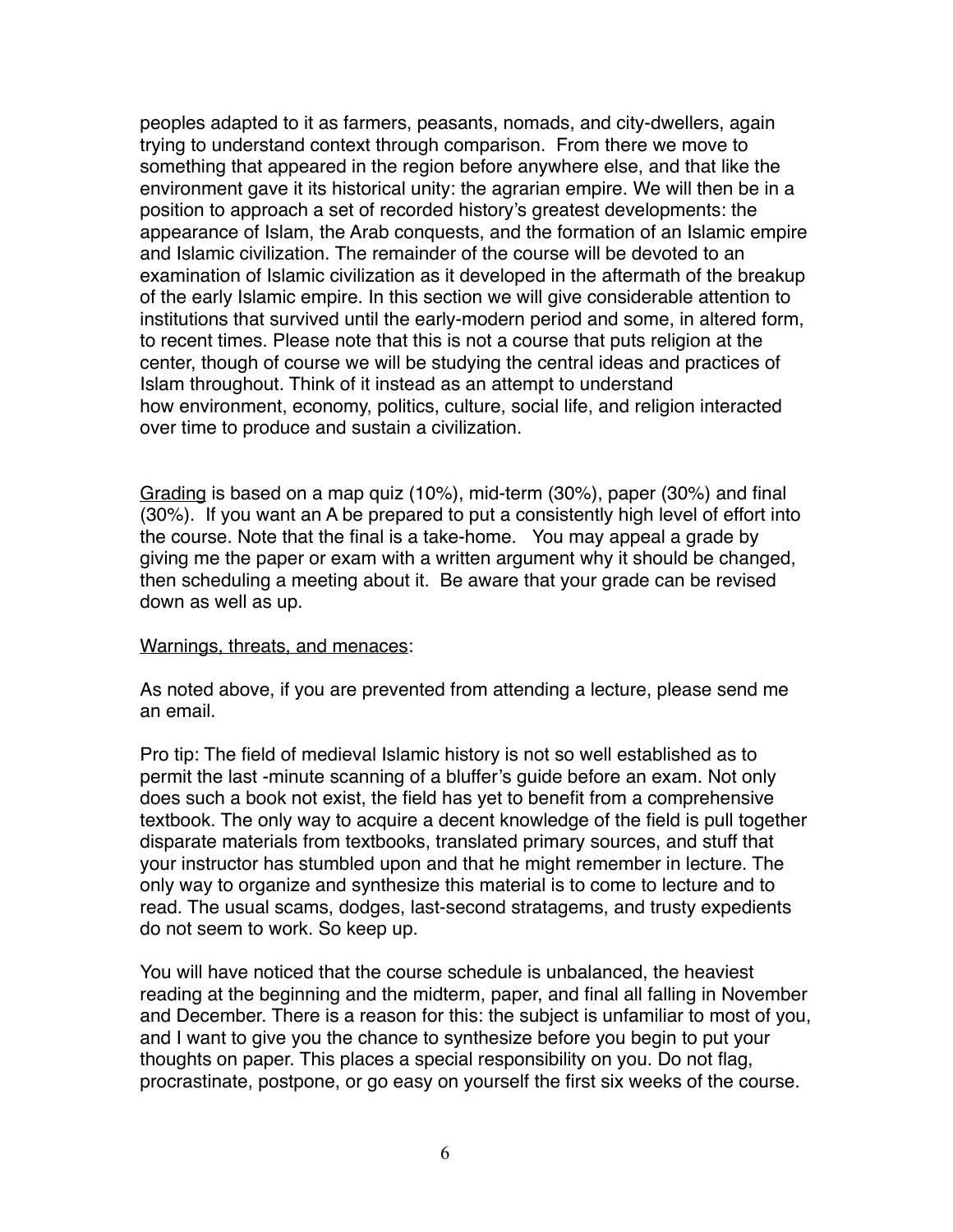Finally, take care with resources on the web. The course home page will have a list of relatively reliable links, but you must check them out and cite them diligently. Not-too-bad sources for other fields, Wikipedia for example, are often flat wrong when it comes to Islamic history. You would do the world a service were you to correct it as you go along.

Oh, and by the way, I've heard though can hardly believe that some faculty have advanced their personal political views in their classes. Standing offer: I'll give an A to anyone who succeeds in figuring out my views on any current hot issue. If you are wrong, sorry, this is a pay-for-play proposal, I'll have to shave a half-point off your final grade. Don't want to turn this into twenty questions.

Textbooks (available in cheap used copies at Amazon and elsewhere. I always invite students to ask for help if difficulties arise, but for the last five years none have. Offer still stands though).

Michael Cook, The Qur'an: a Very Short Introduction.

Robert Irwin, Night and Horses and the Desert: an Anthology of Classical Arabic Literature.

Albert Hourani, A History of the Arab Peoples. (Note: in spite of the title this is about much more than the Arabs.)

We will also read scholarship and translated primary sources posted on the course home-page located at learn@uw. Make sure you take a look soon. '

The course blog will also be essential reading, particularly for papers (you'll find the suggested topics there) and exam prep (including the questions, in advance).

## Lectures and Readings

Weeks 1 and 2: Course description, Human geography: peasants, city-people, nomads; early states and empires; trade.

Reading:, Ibn Khaldun on pastoralists on learn@uw. There's also a collection of popular articles on Ibn Khaldun for your edification.

Week 3: Arabia and the Arabs in Late Antiquity; life of the Prophet Muhammad; the Qur'ân.

Reading: Hourani, 7-22; Cook, Koran; Irwin 30-41; Ibn Ishaq, Biography of the Prophet, selections" (learn@uw, and note: read this over the next two weeks as required readings slacken)

Week 4: The Arab conquests and the formation of an Islamic empire.

Reading: Hourani, 22-38; Irwin, 42-67, Kennedy reading on learn@uw, The armies of the Caliphs, pp. 1-17; "Umar, selections," on learn@uw.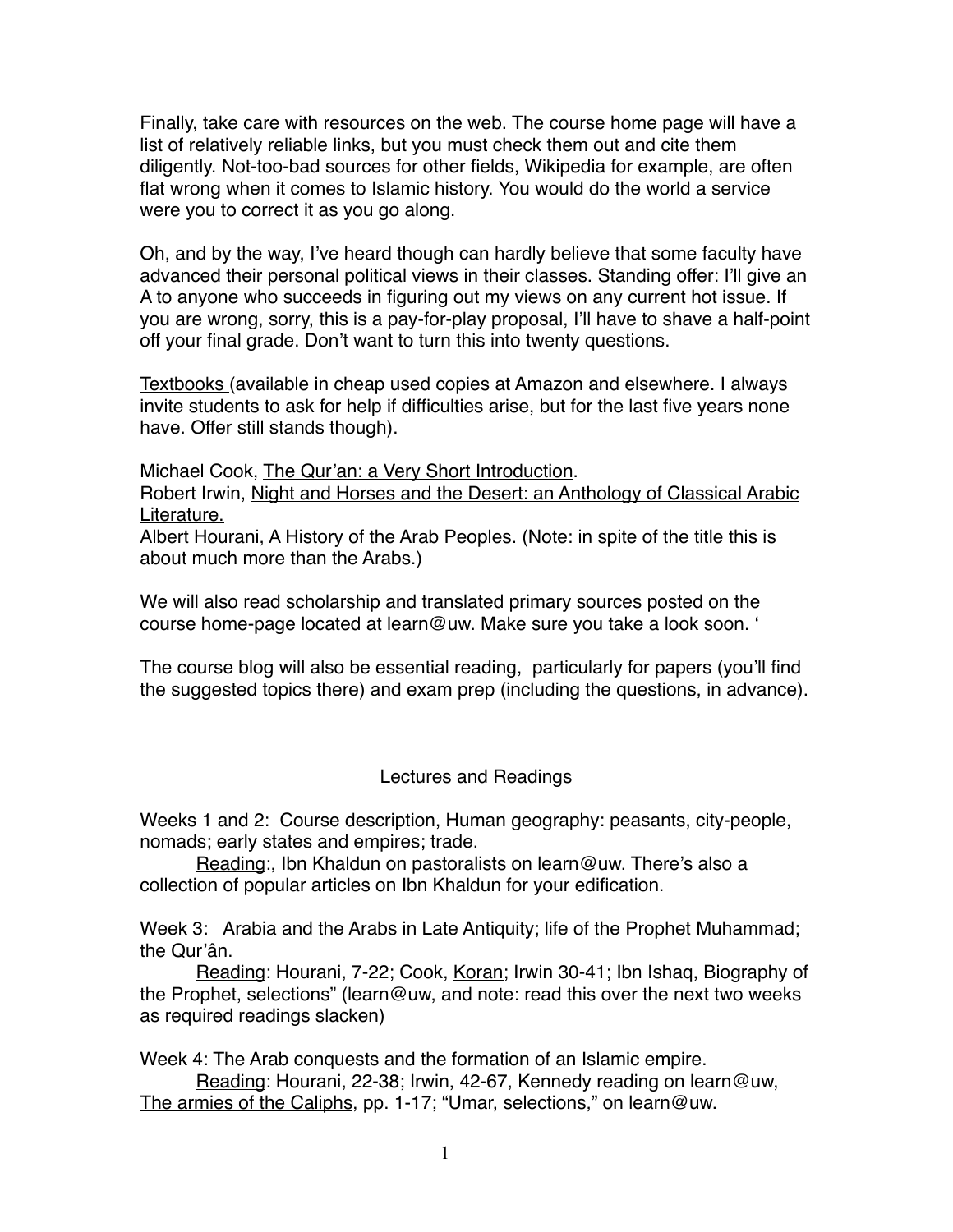Weeks 5 and 6: From Umayyads to `Abbasids. The `Abbâsid Empire and the formation of an Islamic cultural style; literature, architecture; translation from Greek to Arabic.

Reading: Kennedy, "Umayyads," from The Prophet and the Age of the Caliphates, 2nd ed., pp. 82-122; Irwin, 68-147 (read Irwin over the next two weeks) "Baghdad and Provinces, Lewis translation (learn@uw); "Poets, scholars, physicians, Lewis translation" (learn@uw).

Week 7: Cult, ritual, basic doctrines of Islam.

Reading; Hourani, 38-75 (for overview only, we will cover this material in detail later) and 147-158; Selections of hadith and Lewis, "The Hajj", "Status of non-Muslims," on learn@uw;

Week 8: Economy and trade; the collapse of the `Abbasid Empire; selections (short) or translated sources on learn@uw.

Reading: Kennedy, "The middle Abbasid caliphate," The Prophet and the Age of the Caliphates, 2nd ed., pp learn@uw.

Week 9: Review and midterm

Week 10: Scholars, soldiers, and sultans: Islamic cultural, social, and political institutions of the Middle Period

Reading: Hourani, 83-141; "Law, `ulama', Lewis translation" (learn@uw)

Week 11: The era of invasions: Turks, Crusaders, and Mongols; the "military patronage state".

Reading: McNeill and Waldman, 185-206; 249-272 (learn@uw); Irwin, 314- 448.

Week 12: Islamic Law and Sufism, education, Sufis, the `ulama, and the ties that bound.

Reading: Hourani, 158-208; Selections (short) on learn@uw.

Thanksgiving: Nov. 27

Week 13: The medieval social and political order

Reading: Chamberlain, "Military patronage states and the political economy of the frontier." (learn@uw)

Weeks 14, 15: The Middle East and Europe to 1500.

Reading: "Cook, Brief History of the Human Race, 2" (short selection on learn@uw)

Last day: Summary and Review